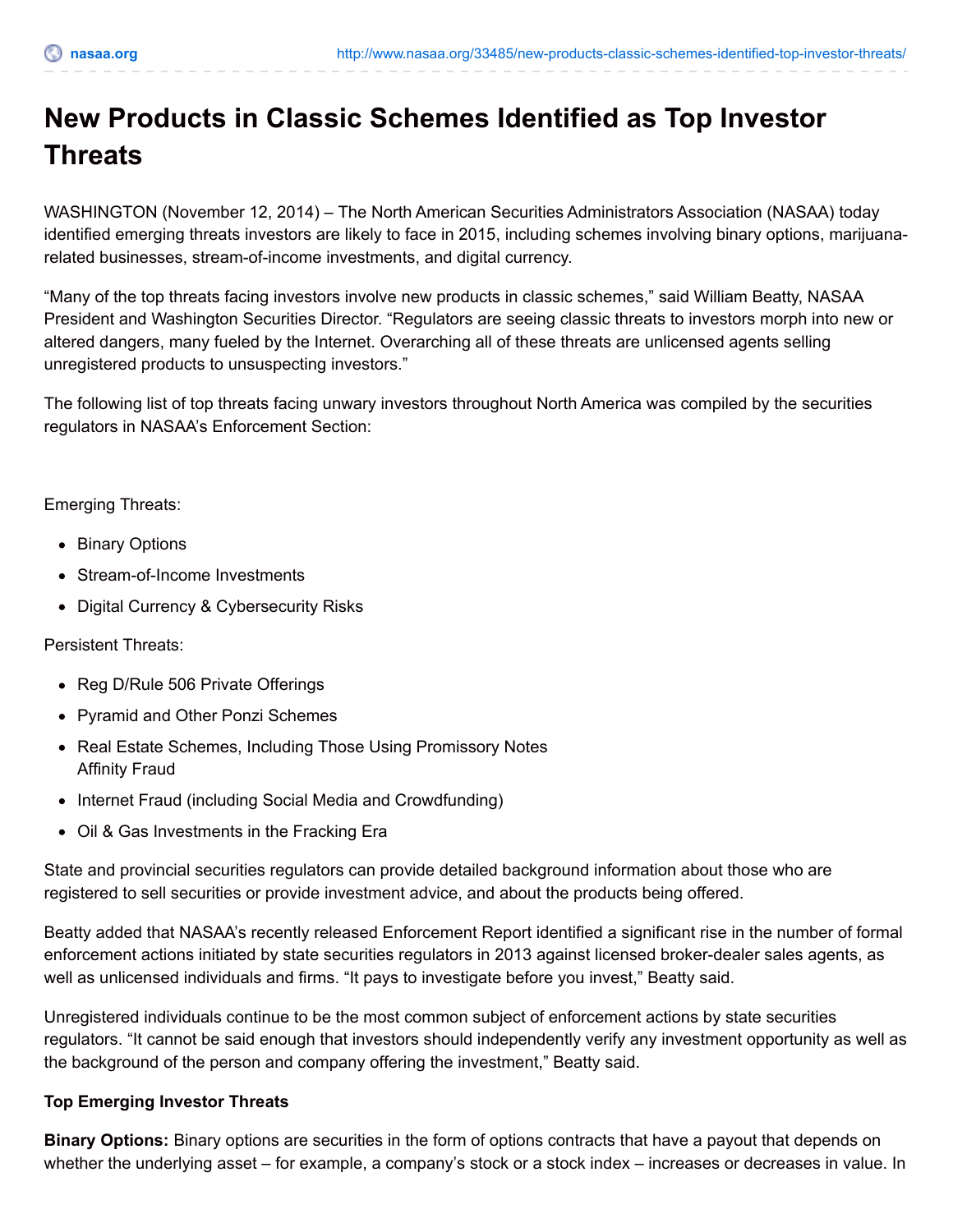such an all-or nothing payout structure, investors betting on a stock price increase face two possible outcomes when the contract expires: they either receive a pre-determined amount of money if the value of the asset increased over the fixed period, or no money at all if it decreased. Unlike a traditional option, a binary option will pay a fixed sum at expiration regardless of the magnitude of the difference between the settlement value and the option's exercise price. A call binary index option would pay out if the settlement value of the underlying index were at or above the option's exercise price at expiration, and a put binary index option would pay out if the underlying index were below the option's exercise price at expiration. Binary option risks include: illegal distributions- trading of binary options without complying with applicable registration and distribution requirements; potential for fraud – fraudulent promotion schemes (with misleading average returns on investment); identity theft (collecting customer information such as credit card and driver's license data for unspecified uses); refusals to return, or pay out, investor funds; potential for abusive trading: manipulation of the binary options trading software to generate losing trades. *Particular investor* risks are that the option is an all-or-nothing payout structure and investors can easily lose their entire *investment.* In addition, much of the binary options market operates through Internet-based trading platforms that are not necessarily complying with applicable local regulatory requirements.

**Marijuana Industry Investments:** Medical marijuana is legal in 23 states and the District of Columbia, and recreational use is legal in four states and the District of Columbia. The legalization of this once prohibited substance is generating headlines, which, in turn, has grabbed the attention of investors looking to capitalize on the high potential of this new legal market. Many promoters have seized upon this to market and sell investments in the marijuana industry, including investments in companies that provide products and services to the marijuana industry such as vaporizers, hydroponic supplies, lighting systems, and security systems. But as is the case with any headline-generating topic, scam artists also recognize an opportunity to capitalize. *Many of these companies are micro-cap companies selling low-priced securities which typically are highly speculative and carry a high degree of risk for investors.* Securities regulators are seeing "pump and dump" scams, typical of micro-cap offerings. Fraudsters lure investors with aggressive, optimistic, and potentially false or misleading information designed to create unwarranted demand for shares of a small, thinly traded company with little or no history of financial success (the "pump"). Once share prices and volumes peak, scammers behind the ploy sell their shares at a profit, leaving investors with worthless stock (the "dump"). Investors should think carefully and do their due diligence before jumping into marijuana-related investments.

**Stream-of-Income Investments:** Investors looking for monthly returns are being enticed to invest by companies that introduce investors to individuals selling a stream of income, such as pension payments or government disability payments. *These investments can carry significant risks as laws may prohibit the assignment of the stream of* income/benefits, the seller typically maintains the legal right to redirect the payment, and if the seller does *redirect the payment, the investor may be left with an unenforceable contract right.* In addition, the benefits are contingent on the life of the seller, and even life insurance policies on the seller's life may be cancelled and do not protect an investor if a seller simply redirects the income stream. Sales of these investments are of concern to state regulators because often veterans and disabled persons are preyed upon to assign their benefits when they experience financially stressful times, selling much needed future benefit payments at a significant reduction. Investors should consider obtaining independent legal advice before investing in the purchase of another person's income stream and also check with their local securities regulator to confirm that the investment and those selling it are exempt from registration or are properly registered.

**Digital Currency & Cybersecurity Risks:** Digital currencies are emerging as trendy way to pay for goods and services. Bitcoin, perhaps the most popular digital currency, was priced at around \$10 per unit in early 2013 but peaked at around \$1,200 per unit later that year. The rapid price increase sparked considerable public interest and media attention, creating a fresh market for securities offerings tied to digital currencies. Unfortunately, *unscrupulous promoters may be attempting to capitalize on this popularity by illegally offering securities*